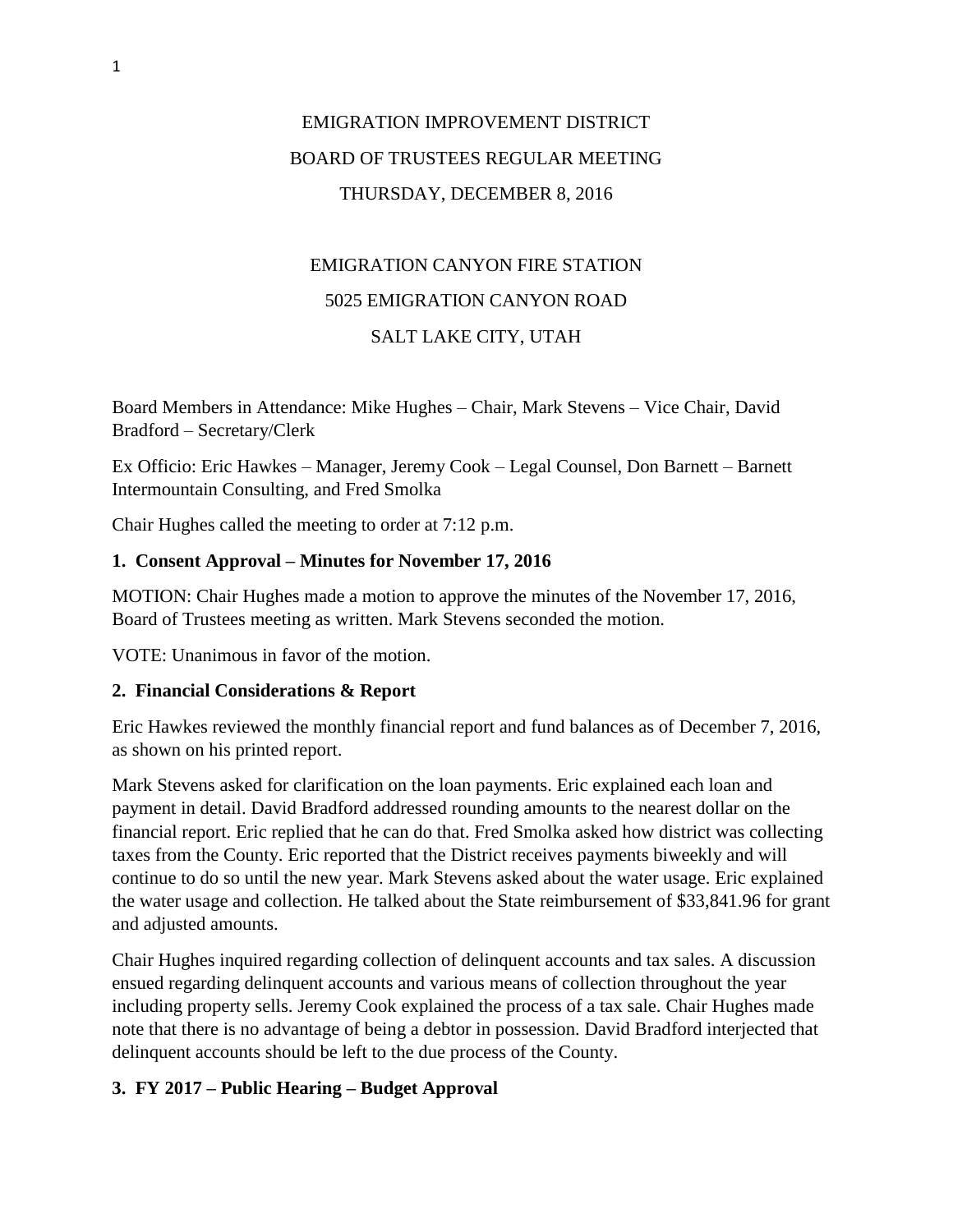Chair Hughes opened the public hearing for the 2017 budget.

Eric Hawkes reviewed the individual line items in the proposed 2017 budget as shown in his printed report. He pointed out that the 2017 budget is relatively close to last year's budget. Eric informed that the Maintenance & Repairs budget is padded for repair of Brigham Fork Well. He explained reserve transfers and how District anticipates spending more than receiving. Eric talked about payments coming out of cash reserves and how it affects the budget. He informed that there are adequate funds to meet bonds and debt obligations.

David Bradford talked about doing some of the repair work on Brigham Fork Well with funds from 2016 budget to reduce the strain on the 2017 budget and cash reserves. Eric explained that there is about \$40,000.00 available in Maintenance & Repairs budget to get started this year. Chair Hughes commented that he is not sure what they could do this year. Jeremy Cook informed that unused money rolls into capital improvement fund so there is no issue with cash position.

Don Barnett talked about a water treatment from Bicarbus for Brigham Fork Well to solve the iron bacteria problem. He said that the company will do water treatment at no cost to District if it doesn't fix the problem. Don also discussed pulling pump as a possible option. Eric interjected that there is an issue with gravel plugging up actuator valve which forces pump to be used manually. Other ideas were discussed. Chair Hughes indicated that they need to be aggressive to resolve issues.

Kathy Christiansen asked about the water treatment and benefit of water usage if the iron bacteria just grows back. Don responded that some wells get years of usage before they need to be retreated. He further explained the oxidation process in greater detail. Fred Smolka asked if Brigham Fork Well was still artesian and mentioned possible complications. Don further explained the water treatment process. Chair Hughes interjected that water treatment will bind with everything to clean up issue but there could be a possible reaction with the iron. Don talked about the oxidation potential and treatment process and other possible repair options. They all agree that there are many unknowns.

Jack Christiansen asked if the chemical would have any adverse effect on septic systems. Chair Hughes stated that the treatment is solid chemistry and after its reaction only oxygen and hydrogen remain. Don stated that the water chemical has a MSD sheet, it's a non-hazardous material.

David Bradford encouraged starting repairs this year to reduce draw on cash reserves from 2017 budget from a political standpoint. Eric Hawkes interjected that budget can be amended but it needs to be submitted to the State first after its adopted. David asked if the district could run a deficit budget in the cash reserves. Eric replied that it was allowed. Jeremy Cook commented that the cash reserves fund is really a capital reserve fund to be rolled over into next year for capital projects.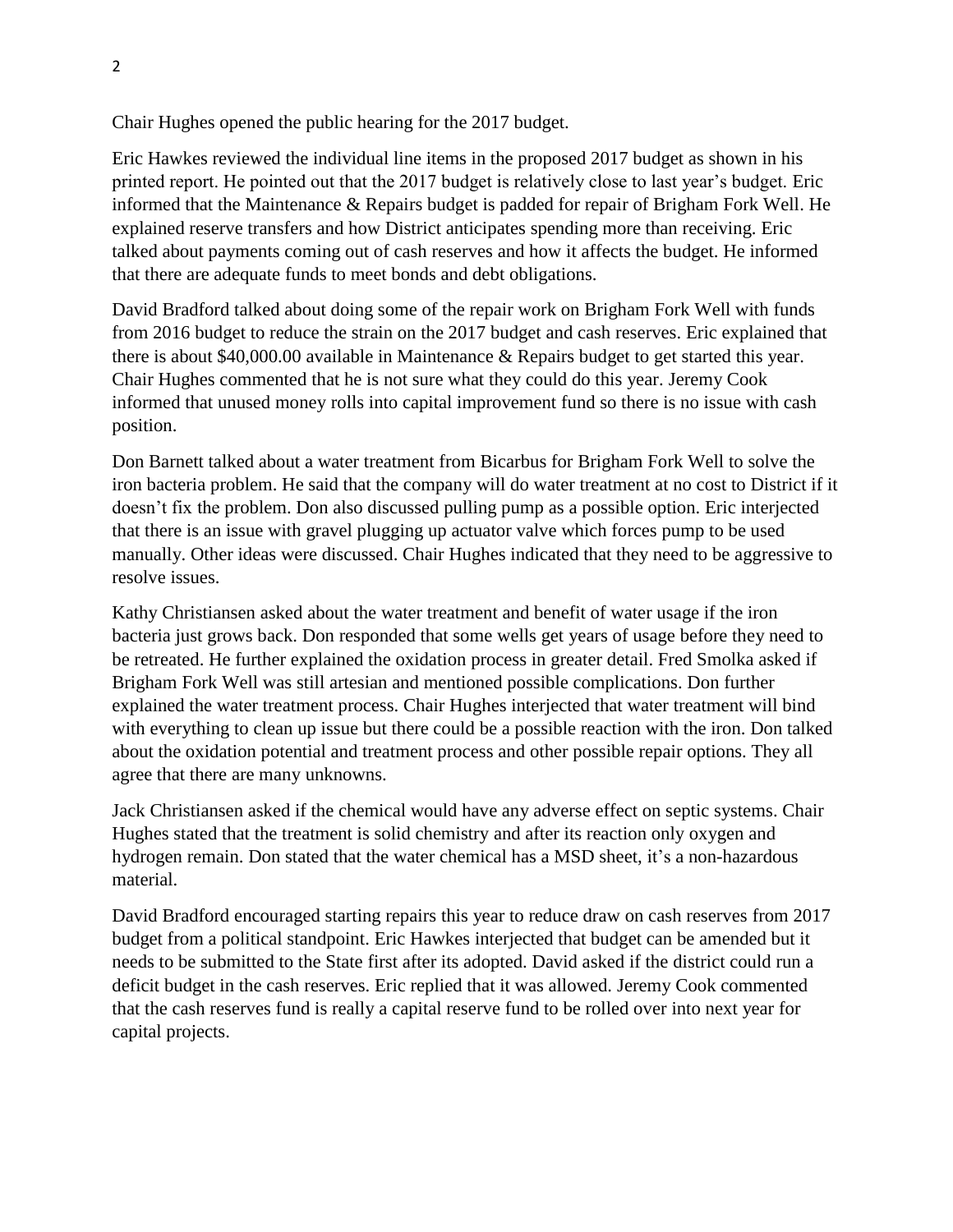Jack Christiansen asked about funds remaining in Maintenance & Repairs budget. Eric explained that the budget is speculated, there may be more increased revenue with new building. It is better to have a cushioned budget that can be amended than having to have a budget hearing.

Chair Hughes closed the public hearing for the 2017 budget.

MOTION: Mark Stevens made a motion to adopt the 2017 budget as presented. David Bradford seconded the motion.

VOTE: Unanimous in favor of the motion.

## **4. Electronic Meeting Policy**

Jeremy Cook explained the policy and procedure for meeting electronically. He stated that trustees can call into public meetings if requested by the chairman. Jeremy informed that this policy doesn't include the public. He mentioned to Eric that this information should be posted on the district's website. Eric replied that he would post the information.

MOTION: Chair Hughes made a motion to adopt the Electronic Meeting Policy as stated. Mark Stevens seconded the motion.

VOTE: Unanimous in favor of the motion.

#### **5. Fire Hydrant Maintenance and Repair Items**

Eric Hawkes talked about the Unified Fire Authority inspecting fire hydrants along the main canyon road and the problems they encountered with stuck caps and height of hydrants. Chair Hughes mentioned that he talked to Captain Morgan about the issues and he asked Eric how they can be resolved. Eric replied that he and Larry Hall had gotten all the hydrants to function using various methods. He expressed that hydrant caps need to be cleaned off and lubricated.

Jack Christiansen talked about loose and falling signs in Emigration Oaks that need to be repaired. He also encouraged everyone to remove snow around local hydrants. Eric clarified that bolts on the signs need to be replaced and repairs will be made.

Eric talked about the necessary repairs and indicated that it will cost \$300-\$500 per hydrant that needs to be raised. He discussed new collars and extensions. David Bradford asked why the hydrants need to be raised. Eric explained that its necessary for access. Chair Hughes commented that hydrants buried in snow for an extended period rust so increased height would eliminate the problem. Eric informed that couplings too low on a hydrant can also cause issues, they break in the wrong spot if hit by a car. Chair Hughes asked for a timeline. Eric answered that progress would be reported by next EID meeting.

#### **6. Water Right Leases**

Eric Hawkes updated information on 8 properties in question. He reported that 3 of the properties connected to canyon water system. Eric then informed that one of the properties purchased a water right which hasn't been recorded by the Division of Water Rights. He further explained that one property got temporary water rights from a neighbor which will remain an issue because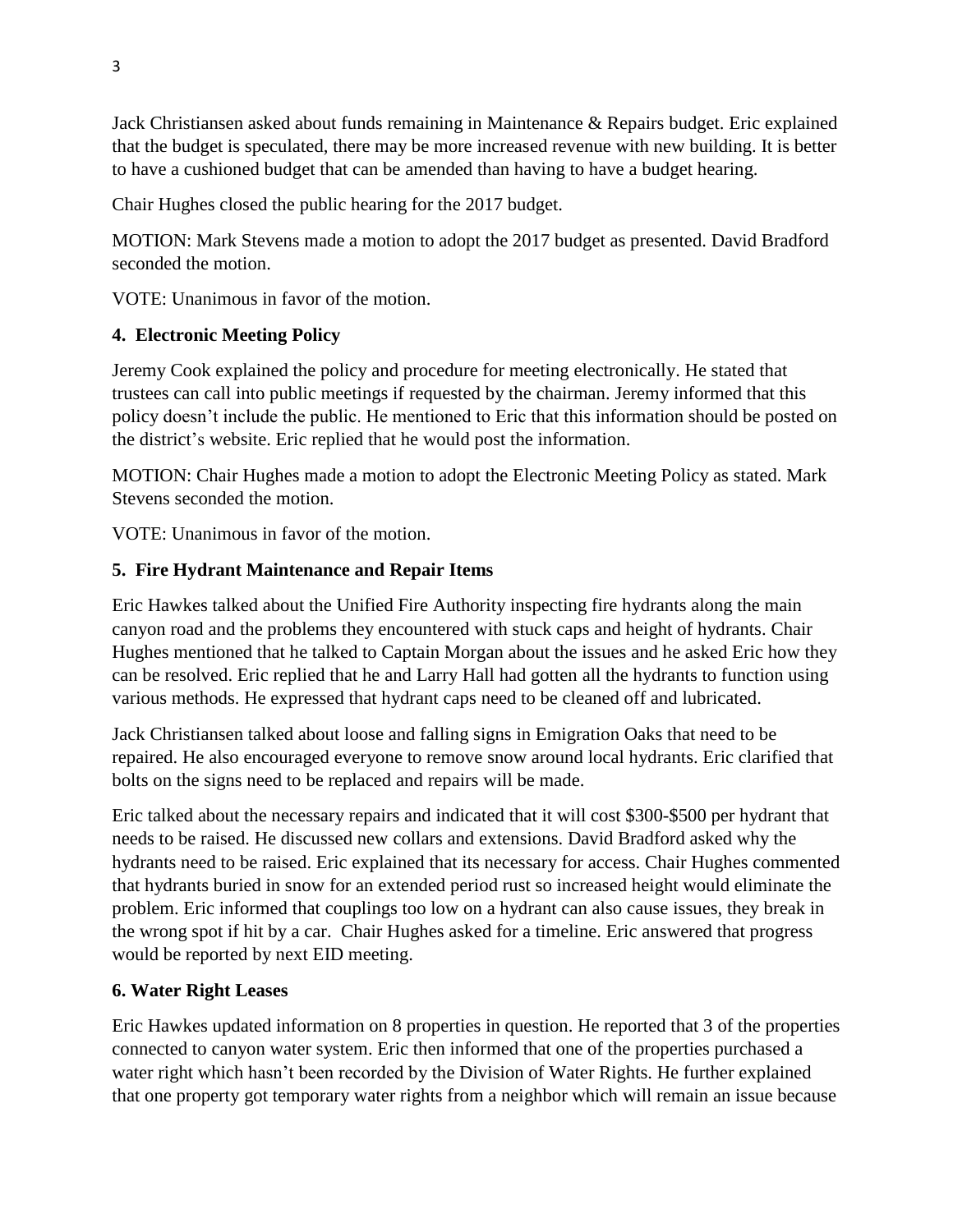the water right isn't an adequate amount. Eric then stated that two of the contacted properties claimed they were going to purchase a water right which hasn't occurred. He said there was one more property to be contacted. Chair Hughes discussed deadline and informed Eric that he needs to send out a notice of default and decision by a certain date. Jeremy Cook expressed that 45 days would be an appropriate amount of time to allow for a response.

## **7. Water Levels Report**

Don Barnett discussed the system well levels and consumption report as seen on his monthly printed graphs. He talked about Eric adding one more connection to the water system this month. They discussed the water usage and collection. Mark Stevens asked when the water rates were raised. Eric replied they were raised in 2013.

Eric Hawkes discussed the well levels. He talked about removing the transducer in Upper Freeze Creek Well which is at -906 feet. Eric reported Well 1 at -90 feet. Chair Hughes commented on the challenges with telemetry. Eric mentioned the problems with transducers and reviewed attempts with radio and hard-wire. Don talked about the deep tape Eric will be ordering with its benefits and drawbacks. Eric stated that Well 2 is turned off. Chair Hughes reviewed usage of Well 2 and its need to remain dormant.

# **8. Visiting Public**

Gary Bowen requested an overview of the lawsuit against the district. Jeremy Cook gave a brief overview of the litigation. Chair Hughes thanked the public for attending.

## **9. Closed Session – Pending Litigation**

MOTION: David Bradford made a motion to convene in closed session to discuss pending litigation. Chair Hughes seconded the motion.

VOTE: Unanimous in favor of the motion.

The Board of Trustees met in closed session from 8:13 p.m. to 8:28 p.m. to discuss pending and imminent litigation.

MOTION: A motion was made and unanimously approved to resume the public meeting.

# **10. Resumed Public Meeting**

David Bradford inquired about the possibility of changing the district's name from Emigration Improvement District to Emigration Canyon Improvement District. Chair Hughes asked Jeremy Cook if a DBA would be the easiest way to make the change. Jeremy suggested the board revisit this proposal at the next board meeting since the board couldn't act on an item that was not on the agenda. David Bradford asked about internet service at the Fire Station.

MOTION: Chair Hughes made a motion to dismiss from the regular session and to adjourn the meeting. David Bradford seconded the motion.